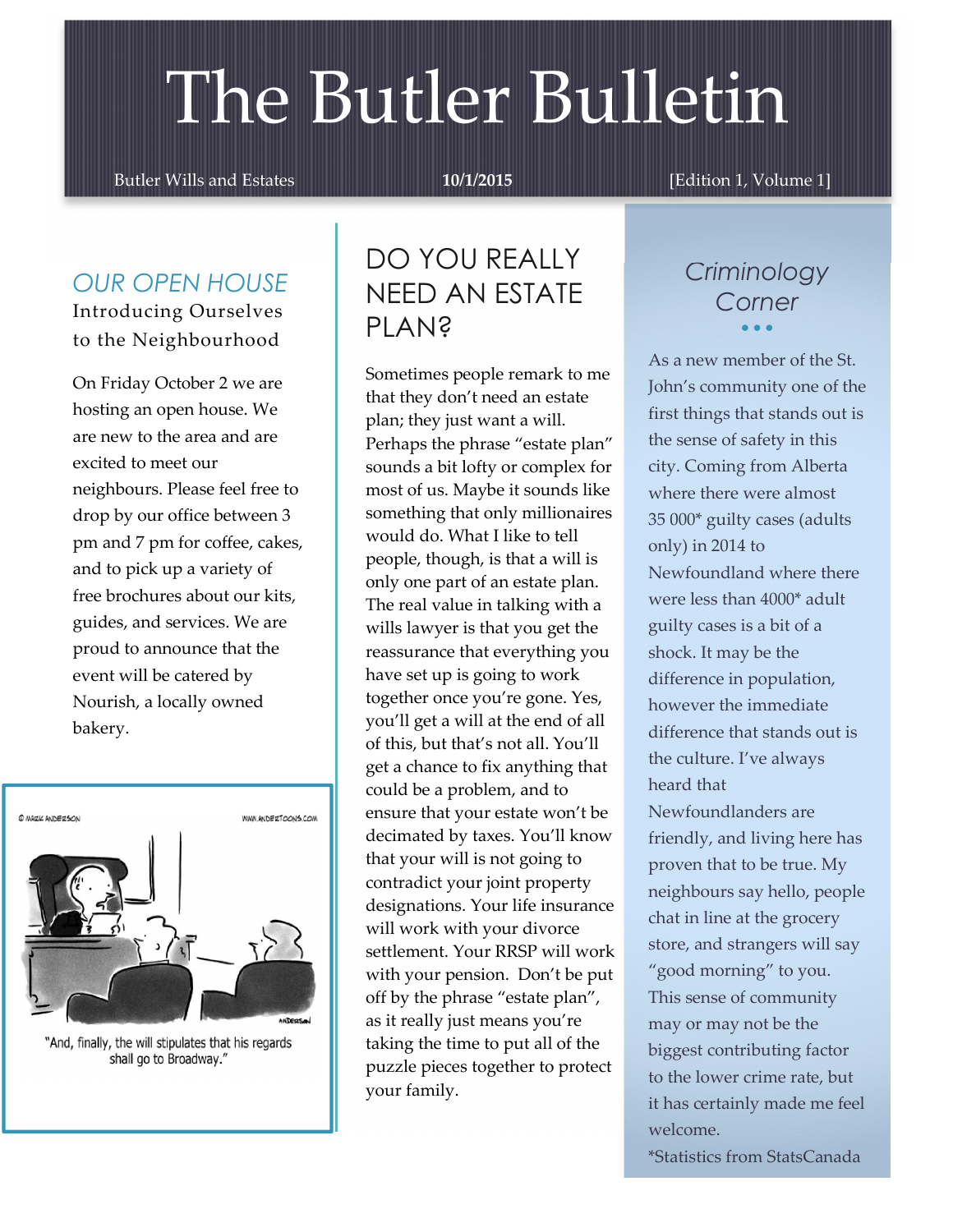### Top 5 Tips for **Protecting Yourself** from Identity Theft

Identity theft is something that can happen to anyone. According to the RCMP, identity theft is deceptively using someone else's information along with fraud. This can be as simple as someone sorting through your trash to get your discarded mail, or more high-tech like using Internet scams to gather your passwords and answers to security questions. In 2009, the Canadian Anti-Fraud Centre reported over 11 000 Canadians were victims of some sort of identity fraud. How do you protect yourself from these situations? There are some ways we are all familiar with, such as not sharing your bank PIN. Here are some easy tips adapted from the RCMP to get you started:

- 1. Check your credit reports and bank statements on a regular basis. Most of us only check our bank accounts if there is something big we need to purchase, or if we are expecting a deposit. Checking your statements more frequently and keeping an eye on your credit report can alert you to irregularities on your account.
- 2. Shred your mail. I usually rip up my mail, but it is much more thorough to make sure all the bank account numbers, card numbers, and any other identifying info is completely unreadable.
- 3. Take out anything unnecessary from your wallet. Carrying around cards such as your social insurance number means that if your wallet gets lost or stolen, the person who finds it gets more than any cash you may have.
- 4. Keep track of any purchases and credit card applications. If you are unexpectedly turned down for a credit card that you did not apply for, someone may be using your name to try to get a card.
- 4. Report any strange activity right away. If you think that someone may be using your identity or you gave someone your information and think it may be a scam, call your local police and file a report. Also, contact your bank and any financial institutions you deal with and let them know. Some banks offer a service where you can be notified every time your card is used. This can be a great way to keep a closer eye on your transactions.

## *Did You Know?*

## Up to 98% of estate disputes are settled out of court.

Unfortunately, the settlement process is usually not started until the parties have worked their way slowly through the court system for months or even years, and have spent tens of thousands of dollars on legal fees. We like to skip all of the fighting and go straight to the settlement process. This is why we offer mediation of estate disputes as a workable alternative to a lawsuit.